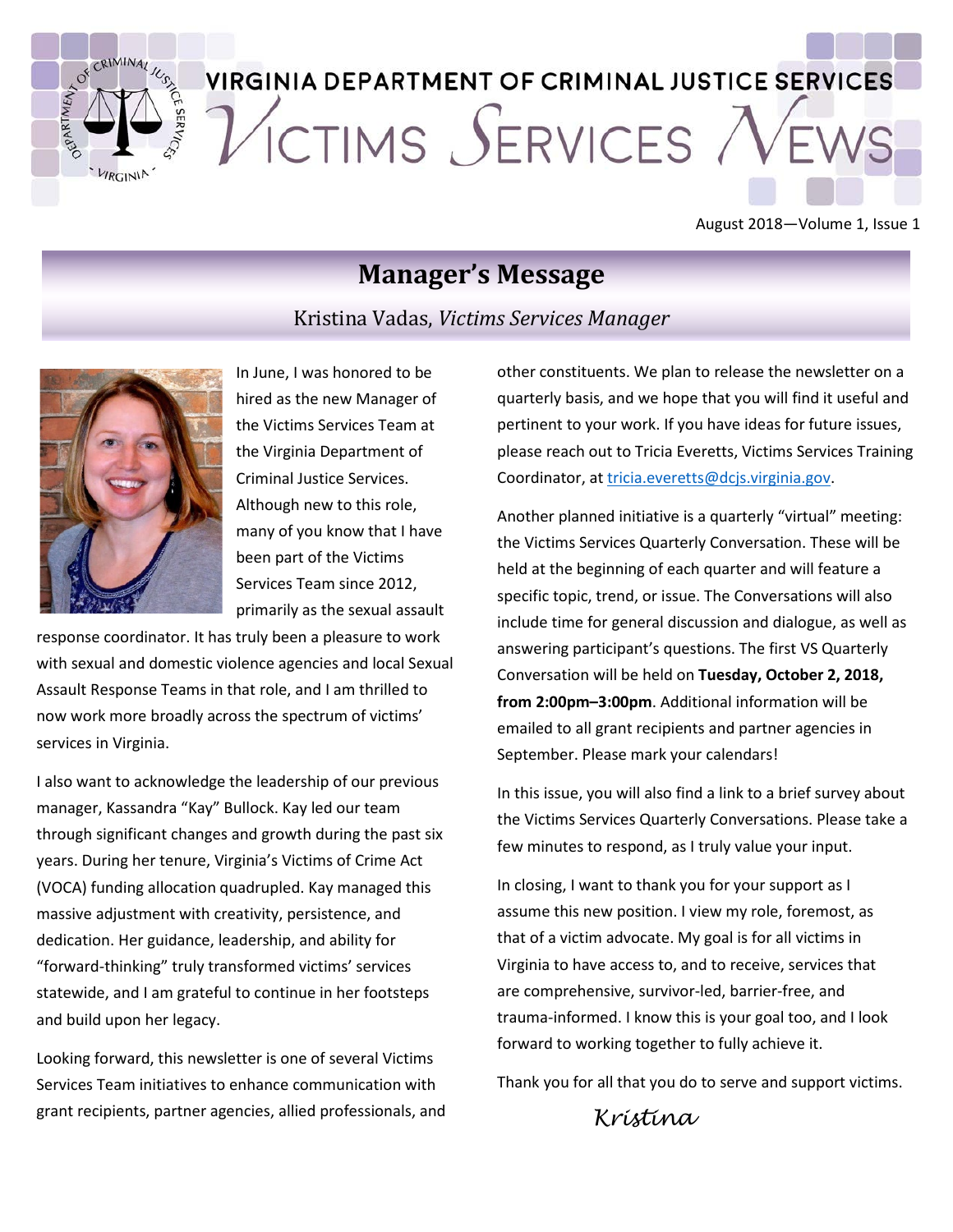### **Ask A Grant Monitor**

Amia Barrows, *Victims Services Program Specialist*

### **Where is my award letter and how can I find out if I have special conditions?**

Answer: The authorizing officials (project director, project administrator, finance officer) listed on the grant application will receive the grant award package/notification, which will provide information on the terms and conditions of the grant as well as procedures for receiving funds. The special conditions and due dates are listed in the award package. Project delays due to late award notification will not change the grant period. For questions about the special conditions, contact your DCJS Grant Monitor.

### **What is the System for Award Management (SAM), and how do I register?**

Answer: The System for Award Management is the source for standard information about federal financial assistance applicants, recipients, and subrecipients. The Office of Justice Programs (OJP) requires all applicants to maintain current registrations in the SAM database. Applicants must update or renew their SAM registration annually to maintain an active status. Information about SAM registration procedures can be accessed at [www.sam.gov.](http://www.sam.gov/)

### **How much of the budget can be modified after the grant starts?**

Answer: You must report deviations from the approved budget and receive prior written approvals for budget revisions and modifications. If there is a need to adjust monies within a cost category (in-line adjustment) send the request via email to your DCJS Grant Monitor. If there is a need to transfer funds into or out of any cost category, or move monies into a budget category with a zero dollar amount, a budget amendment request is required. You are required to submit an amendment request in GMIS accompanied by a written narrative. For specific guidance on the format, contact your DCJS Grant Monitor. Refer to the grant award package (special conditions) for amendment deadlines.

### **How do I notify DCJS of program staff changes?**

Answer: In adhering to the requirements and conditions of our grants, grant recipients must promptly submit a Program Change Form to DCJS whenever grant funded positions and changes in the Project Administrator, Project Director, and/or Finance Officer occur and are vacated and subsequently filled. The Project Administrator position is the signature authority required for our grants, and by accepting the grant they assume full responsibility for the management of all aspects of the grant and activities funded by the grant. Therefore, DCJS requires that the Project Administrator notify us of any staff changes specifically for the Project Administrator, Project Director, and/or Finance Officer positions. For those positions, the Project Administrator's signature is required. Grant-funded staff changes can be documented on the Program Change Form and do not require a signature. Please note, the form must be signed and emailed to your DCJS Grant Monitor. The new form can be found here: [www.dcjs.virginia.gov/grants/forms.](http://www.dcjs.virginia.gov/grants/forms)

### **How do you calculate indirect costs and what is the 10% de minimis?**

Answer: Indirect costs are costs of an organization that are not readily assignable to a particular project, but are necessary to the operation of the organization and the performance of the project. Indirect costs are those that benefit more than one activity and are common or joint purpose costs. For example, costs of an office manager/receptionist position that answers general phone calls, greets clients, etc. are considered indirect costs. Requesting indirect costs is optional. You do not have to request indirect costs, but if you choose to, it is allowable. To calculate indirect costs, you must first determine the Modified Total Direct Costs (MTDC) amount of your budget. Indirect costs that can be requested are not based on the entire project budget, but on the MTDC amount. For more information on indirect costs, refer to your grant guidelines or contact your DCJS Grant Monitor.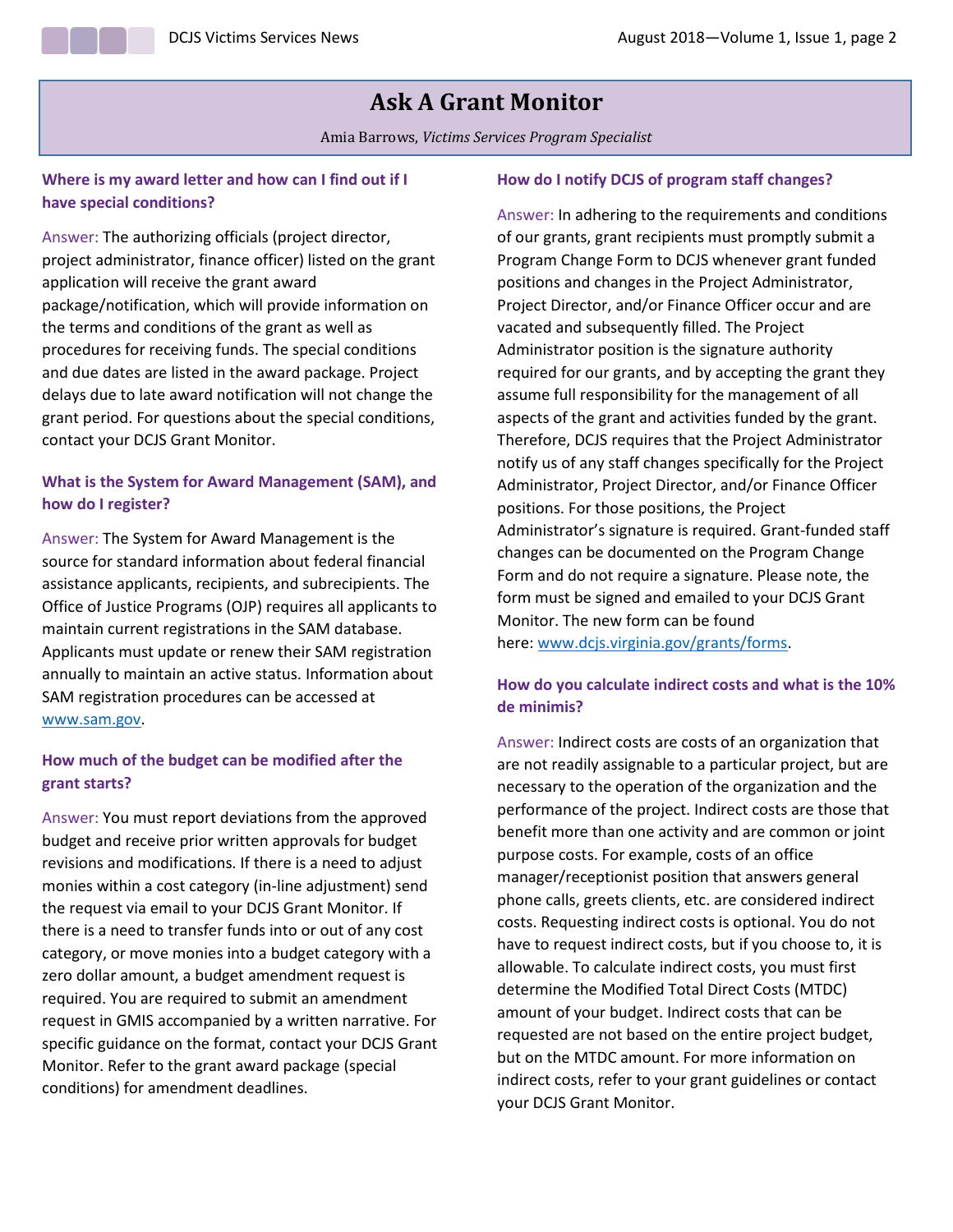### **Upcoming Training Opportunities**

**August 22, 2018– The Virginia Sexual and Domestic Violence Action Alliance** is sponsoring "Talking to Schools About the Trauma-To-Prison Pipeline" Train the Trainer class from 10:00 am to 4:00 pm at the Action Alliance office in Richmond, Virginia. For more information, please visit [here.](https://actionalliance.salsalabs.org/traumatoprisonpipeline/index.html)

**September 10-11, 2018**– **"Males and Violence: Engaging Men and Boys as Survivors, Advocates and Change Agents",**

at the Omni Hotel Richmond. This free, two-day conference sponsored by DCJS Victims Services will include national speakers on best practices for assisting male victims of domestic and sexual violence, engaging men and boys to become successful advocates against violence, and teaching men to build healthy relationships to prevent incidents of abuse. For more information, please visit [here.](https://www.dcjs.virginia.gov/content/males-and-violence-engaging-men-and-boys-survivors-advocates-and-change-agents)

**September 17-19, 2018– The Virginia Victim Assistance Network (VVAN)** will be offering the Basic Victim Assistance Academy in Richmond, Virginia. This basic skills training is for newly-hired victim advocates with less than one year of experience in the field. Please visi[t here](http://vanetwork.org/events/) for more information.

**October, 2018** (Exact Dates To Be Determined)–DCJS Victim Services will be offering two regional trainings for Victim/Witness professionals on Human Trafficking. One session will be held in Williamsburg and one in Roanoke.

### **STAFF SPOTLIGHT—**

**Jennifer Kline,**  *Improving Criminal Justice Responses Grant Program Coordinator*



#### **Share a little about your educational and professional background.**

I graduated from Radford University with a Bachelor's in Sociology and Anthropology and got my first "real job" as an Intake Coordinator at a drug and alcohol rehabilitation center. I was the Director of a homeless shelter and prevention program and then worked in child protective services while working on my Master's in Sociology. After I graduated from the University of North Carolina in Greensboro in 1998, I did research at the Medical University of South Carolina. I worked as a Victim Advocate in Charleston, SC for several years before I moved back to Virginia to take the Program Coordinator position at the inception of Foothills Child Advocacy Center, where I worked for almost 12 years.

#### **What is your role at DCJS?**

I'm the Program Coordinator for the Improving Criminal Justice Responses (ICJR) to sexual assault, domestic violence, dating violence, and stalking grant. I work with a partnership of five other state agencies to provide resources, training, and technical assistance opportunities to Victim Advocates across Virginia.

#### **Why were you interested in working for Victims Services at DCJS?**

After working with victims on the front line for 20 years, I felt I had real-world knowledge to share with victim services and criminal justice professionals. One of my favorite parts of managing a child advocacy center was supporting the Child Abuse Multidisciplinary Team by bringing in best practice training and resources. Working for Victims Services at DCJS was an opportunity to do that on a broader scale.

#### **What do you enjoy most about your work at DCJS?**

I really enjoy the people and the partnerships. I enjoy the team atmosphere in the Victims Services Section, and that everyone seems happy.

#### **What has been your proudest accomplishment at DCJS?**

I've been here for less than a year, so many of my projects are still in the works, but at this point, I feel like we've accomplished a lot to improve Sexual Assault Response Teams (SART) in Virginia. We formed a SART planning committee within DCJS to work on strengthening SARTs. We administered a survey to learn about how SARTs are functioning. We presented a webinar and hosted a training for SARTs, and we are planning a two-day SART Summit for the Fall.

**Prior to working at DCJS, what is the most unusual or interesting job you have had?** The most unusual and interesting job I had was working at a Child Advocacy Center. It was unusual in that I conducted forensic interviews with children and adolescents who were alleged victims of crimes, mostly sexual abuse. I learned a lot from running a nonprofit. Coordinating the multidisciplinary teams that conducted the investigations and provided services to victims was interesting and exciting, but over time, became incredibly draining.

**When you were a child, what did you want to be when you grew up?** I wanted to be Indiana Jones – Hollywood's version of an archaeologist.

#### **If you could only vacation one place for the rest of your life, where would it be and why?**

Europe—because it's big and rich in history. I could vacation there twice a year and never come close to seeing it all. I'm amazed at how far back the history goes. Twohundred years is considered old in the U.S., but in Europe 2,000 years is old.

### **What would you title the autobiography of your life?**

*I don't* want *to talk about it: My 850 page Memoir*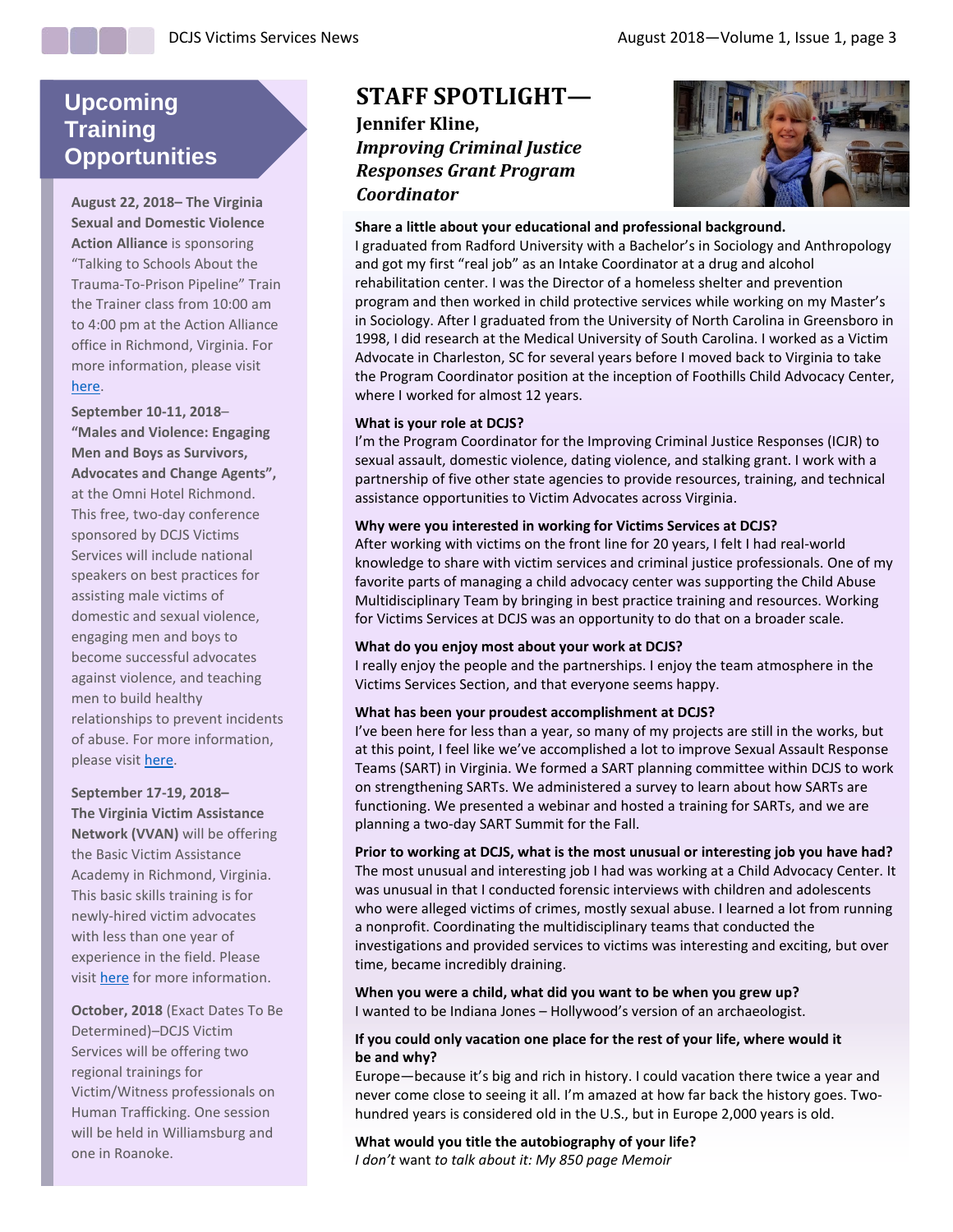### **Coordinators' Corner**

Patricia Foster, *Victim Witness Grant Coordinator*

The FY2019 Grant Award Packages have been received by your agencies and represent the fruits of your labor. The Virginia Department of Criminal Justice Services (DCJS) is proud to award victim services grants to community and criminal justice based advocacy projects. It is especially important to look at your Statement of Grant Award Packages with fresh eyes, even if you have received a continuation grant from DCJS in the past. With each year of funding awarded, state and federal rule changes are reflected in your General Statement of Grant Award Packages. As the guidelines and rules are redefined, DCJS passes these changes on to you via special conditions, webinars, and technical assistance communications.

We encourage you to look at your funding source rules, whether it is SADVGP, SASP, VSTOP, Victim Witness, VOCA New Initiatives, or VSDVVF. Each funding source carries unique or new requirements and will be outlined in your award packages. More broadly, the Victims of Crime Act (VOCA) and Violence Against Women Act (VAWA) funding sources have specific guidance for each grantee. As you prepare to expand your services and project to meet the needs of the survivors that you serve, make sure you know what funding source supports your grant. Please contact the appropriate grant coordinator should you have questions related to how your grant is funded or changes in the new fiscal year:

**Sexual Assault and Domestic Violence Grant Program and Sexual Assault Services Program: Kristina Vadas, (804) 786-7802**

**Victim Witness Grant Program: Patricia Foster, (804) 972-3103**

**Virginia Sexual & Domestic Violence Victim Fund: Tricia Everetts, (804) 786-7362**

**Virginia STOP Violence Against Women: Julia Fuller-Wilson, (804) 371-0386**

**VOCA New Initiative Victim Assistance Grant Program: John Mahoney, (804) 225-4320**

# **Funding Opportunity**

**Virginia STOP Violence Against Women Grant Program will be accepting applications for the 2019–2021 funding cycle. Applications are due by 11:59 pm on September 18, 2018.**

**For more information, please click [here.](http://www.dcjs.virginia.gov/grants/programs/cy-2019-2021-violence-against-women-v-stop)**

## **We Want To Hear From You**

As noted in the Manager's Message on page 1, the Victims Services Team is planning several initiatives to enhance communication with grant recipients. One of these is a quarterly "virtual" meeting: the **Victims Services Quarterly Conversations**. Intended primarily for grant recipients, the *Conversations* will provide an opportunity for dialogue between local program staff and DCJS.

Please complete the brief survey [here](https://www.surveymonkey.com/r/RMHHHWK) to tell us your preferences. This survey should take no more than five minutes of your time.

Thank you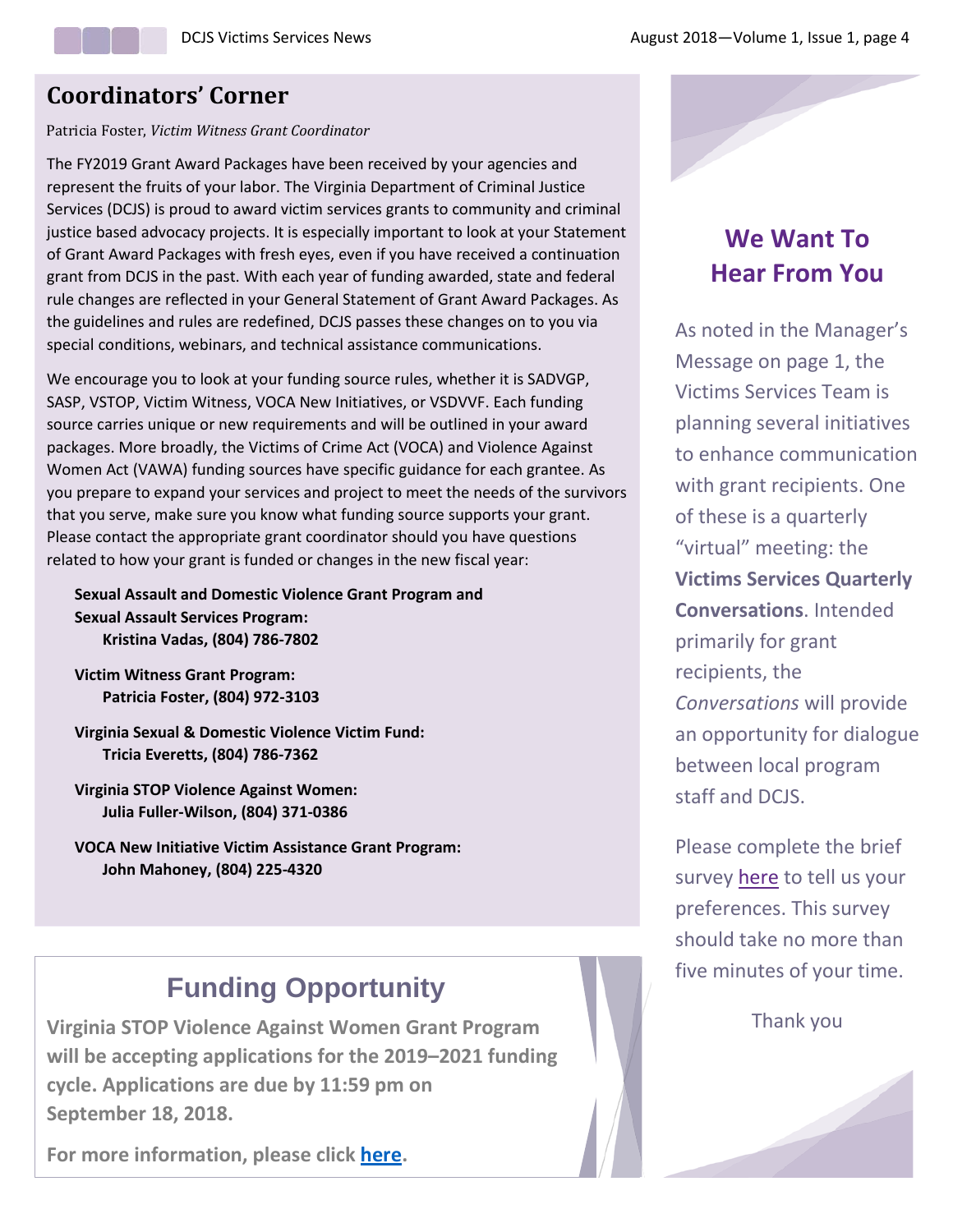### **Best Practices for Being Inclusive: From Policy to Practice**

Courtney Meyer, M.A., M.S., M.Ed., *Virginia Sexual and Domestic Violence Program Professional Standards Coordinator*

Survivors have intersecting identities which can make ensuring inclusivity for all survivors a challenge. It is one thing for an agency to have a non-discrimination policy for the survivors they serve; it is another thing for that agency to ensure inclusivity in their everyday practice. For example, an agency may have the LGBTQIA+ flag on their website to indicate they welcome LGBTQIA+ survivors and may also have LGBTQIA+ related posters around their waiting room, but if that agency does not have more than a dichotomous gender option (male/female) or a place to indicate preferred pronouns on their intake paperwork, does not have gender neutral bathrooms, and have a few staff who hold negative perceptions about the LGBTQIA+ community, then is the agency truly inclusive of LGBTQIA+ survivors?

The answer is, no, the agency is not truly inclusive. The intake paperwork, gender neutral bathrooms, and conversing with frontline staff are an LGBTQIA+ survivor's initial indications of feeling welcome and comfortable in that agency's space. There are other situations that happen in regards to an individuals' race, ethnicity, age, ability, and class through the form of microaggressions. *Microaggressions* are small acts of subtle prejudice or hostility, which can be unintentional or conscious, that are usually committed by one individual to another individual.<sup>1</sup> For example, an African American survivor is in the agency's waiting room talking on the phone and a staff member says, "Why do you people have to be so loud? Just tone it down." This could send the message that the staff member wants the African American survivor to assimilate to the dominant (White) culture. $2^2$ 

To avoid situations in the previous examples, there are a few best practices that victim-serving organizations can adopt to ensure inclusivity for all survivors.

### **1) Inclusivity happens from the top-down, bottom-up, and side-to-side.**

Everyone in the agency from the board to the volunteers should be on the same page with practicing what their non-discrimination policy preaches. If there is even one person who is not on board, then that will spread from the top-down, bottom-up, and everywhere in between. Initial and ongoing *cultural competency* trainings can help in maintaining inclusivity throughout the agency. Cultural competency trainings will allow everyone in the agency to evaluate their own worldviews (values/belief systems) and how their worldviews influence their work at the agency and learn about microaggressions and how to combat them. See the Resource section on the following page for cultural competency trainings.

#### **2) Client Paperwork Tune-Up**

To maintain inclusivity, at a minimum, a yearly client paperwork tune-up is a good practice to implement. The agency can assign a small group of staff to sit down once a year to review all of the agency's paperwork for clients that need updates to ensure inclusivity of all survivors. Updates could include adding or subtracting certain demographic information, as well as changing the wording of questions on forms.

### **3) The Agency Through Different Eyes**

The environment at the agency, such as the waiting room, counseling offices, and bathrooms, is a part of being inclusive to all survivors as well. It is a good practice to keep the environment at the agency up-to-date by assessing the environment's inclusivity, at a minimum, every six months. Here are two options:

- An activity to facilitate with staff: Ask staff to imagine they are a client with a certain background (e.g. disabled) walking through the agency's doors for the first time. What does getting into the building look like to that survivor? A counselor's office? Continue the activity for a number of client backgrounds. This activity may show what in the agency's environment could be improved, added, or removed.
- Survey current or former clients about their perceptions of the agency's environment. Did they feel the environment was welcoming to their intersecting identities? If anything could be changed in the environment, what would they change?

<sup>1</sup> Green, E. R., & Maurer, L. (2015). The *Teaching Transgender Toolkit: A facilitator's guide to increasing knowledge, decreasing prejudice & building skills.* Ithaca, NY: Planned Parenthood of the Southern Finger Lakes.

 $^2$  Sue, D. W., Capodilupo, C. M., Torino, G. C., Bucceri, J. M., Holder, A. M. B., Nadal, K. L., & Esquilin, M. (2007). Racial microaggressions in everyday life: Implications for clinical practice. *American Psychologist, 62*(4), 271-286.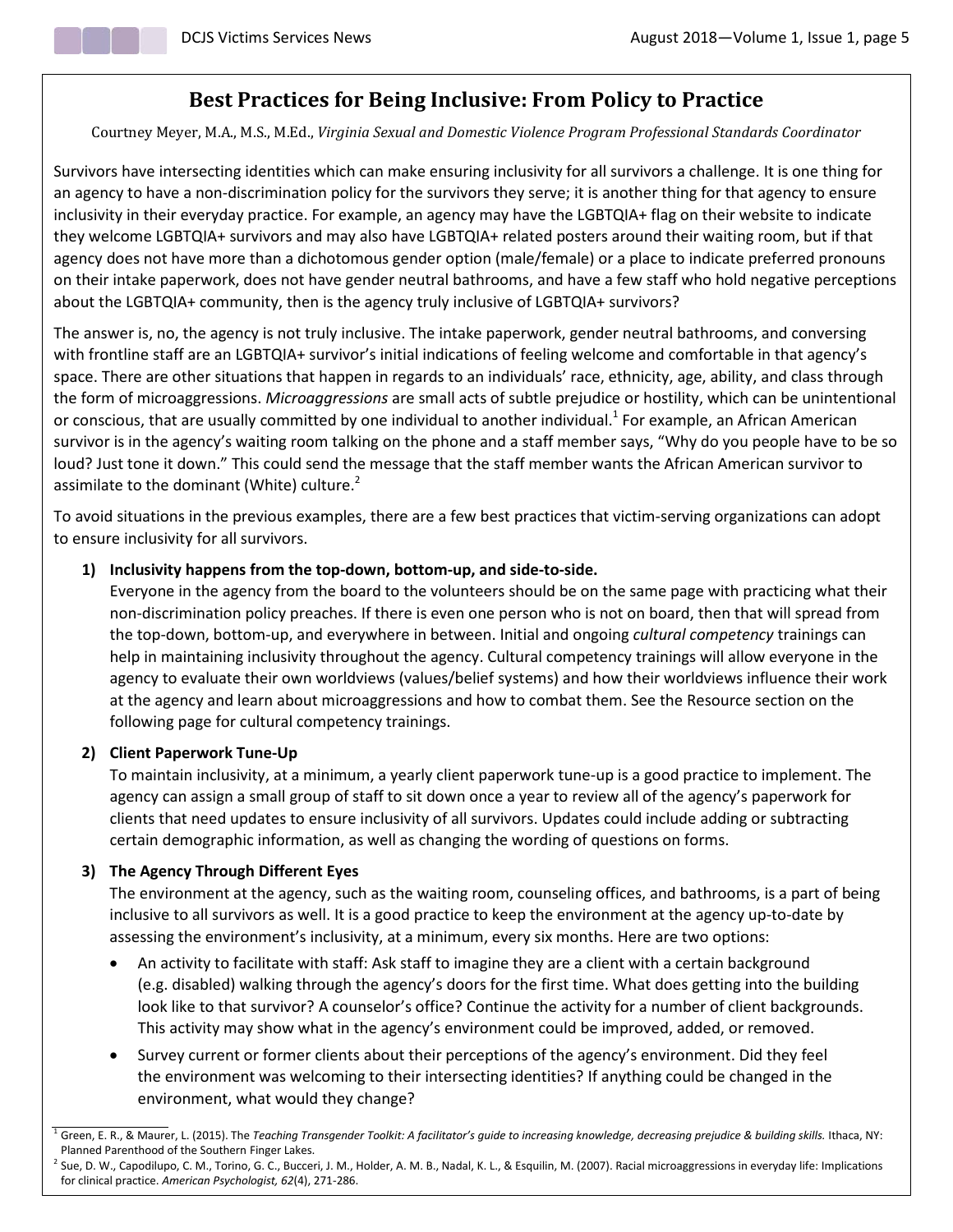*Continued from page 5*

### **4) Be Mindfully Accountable, Stuff Happens**

As stated at the beginning, ensuring inclusivity for all survivors is a challenge. It is important to hold everyone in the agency accountable, but, at the same time be mindful that stuff happens. Through ongoing cultural competency trainings, staff can continue to work on preventing microaggressions and being mindful of their worldviews while at work. Cultural competency takes practice, accountability, and an understanding that stuff may happen along the way.

#### *Resources*

- One course under the [Victim Assistance Training \(VAT\) Online](https://www.ovcttac.gov/views/TrainingMaterials/dspOnline_VATOnline.cfm) through the Office of Victims of Crime (OVC) is called *Culture, Diversity, and Inclusion* (click on the Course Descriptions tab). This course provides a basic overview of the skills necessary to work with various clients. It is a **free** 45-minute self-paced online course that is easy to register for and complete.
- The OVC also offers **free** in-person training on cultural competency. The OVC offers a 2 ½ day training called [Providing Culturally](https://www.ovcttac.gov/views/TrainingMaterials/dspCulturalCompetentServices.cfm)  [Competent Services to Victims of Crime](https://www.ovcttac.gov/views/TrainingMaterials/dspCulturalCompetentServices.cfm) which is a deep dive into cultural competency.
- The [Virginia Sexual and Domestic Violence Action Alliance Training Institute](https://alliancetrainingsite.wordpress.com/) has a variety of webinars and in-person trainings related to cultural competency. You can also request a specific presentation that would best fit the cultural competency needs of your agency.
- Most colleges and/or universities have an *Office of Diversity and Inclusion* (or called something similar) that you could contact and ask for one of their faculty or staff members to provide a cultural competency training to your agency. The office may even have graduate assistants who would be eager to gain more experience and work with your agency on a cultural competency training.
- One last suggestion is transgender and non-binary specific cultural competency. A former professor of mine, Dr. Eli Green, is now the owner of the [Transgender Training Institute, LLC.](http://www.transgendertraininginstitute.com/services/training/) Dr. Green and his fellow trainers offer a variety of trainings that are informed and provided by transgender and non-binary people such as *Creating Fully Affirming Organizations & Services*.

### **VOCA New Initiatives Agency Spotlight— Sexual Assault Resource Agency–Charlottesville, Virginia**

Andrew Kinch, *Victims Services Program Specialist*

The VOCA New Initiative program of the Sexual Assault Resource Agency (SARA), based in Charlottesville, is the SARA Outreach Advocacy Project. The project has expanded existing services by providing outreach to survivors who are incarcerated or at risk of incarceration. By meeting with survivors individually and through support groups, SARA's project has been able to provide advocacy and psycho-educational information to its clients. Services have also included outreach to allied professionals that work with the targeted demographic population.

With this outreach program, SARA has been able to reach previously underserved populations, as well as create stronger ties within the community. An internal assessment of project stated the following:

"We have an excellent relationship with our local jail (Albemarle County Regional Jail) and have been able to provide services there on a weekly basis. We also receive numerous phone calls from the jail, and we are one of their speed dial options. We had an excellent response to our program when we attended the Women's Empowerment Summit at the Fluvanna Correctional Center for Women, but have run into roadblocks when we have tried to increase services there. We are currently working with other community partners to see if they can help us with developing a regular schedule at FCCW as well as looking at the option of providing services at the Central Virginia Regional Jail, which houses residents from three counties in our service area."

This is an indicator that funding provided by the VOCA New Initiative grant has allowed a great deal of innovation from victim service organizations around the Commonwealth. We at DCJS are excited to see the ways direct services will continue to grow as these programs gain more traction in our communities.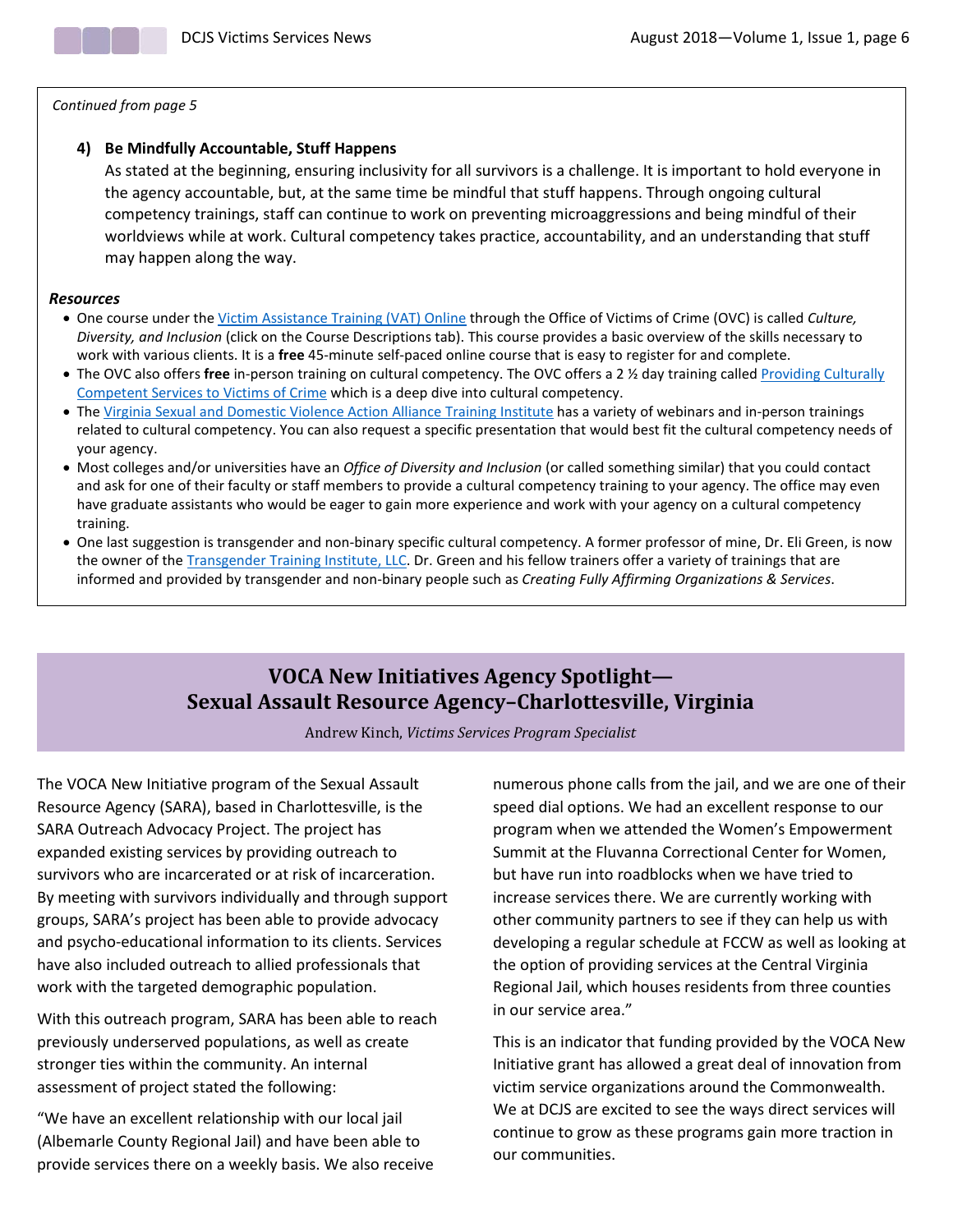### **AGENCY SPOTLIGHT— Virginia Sexual and Domestic Violence Action Alliance**

#### Anya Shaffer, *Victims Services Program Specialist*

The Virginia Sexual and Domestic Violence Action Alliance is Virginia's leading voice on Sexual and Intimate Partner Violence. The Action Alliance works in coalition with local sexual and domestic violence agencies and other allies to:

- Advocate and educate on behalf of survivors, their children and their advocates;
- Facilitate partnerships among advocates, allied organizations, and state agencies;
- Mobilize a statewide voice on sexual and domestic violence;
- Connect local, state and national work; and
- Engage in prevention and social change efforts that challenge the social, economic and political conditions that sustain a culture of violence.

The Action Alliance has three primary teams: the Member Services Team, Social Change Team, and Survivor Advocacy Team.

The Project for the Empowerment of Survivors (PES) is an initiative offered through the Statewide Hotline and is one of the components of the Survivor Advocacy Team. The PES connects survivors to free consultations with staff advocates and attorneys, referrals to legal services in their communities, and financial assistance for legal services from private attorneys in the community for survivors who cannot afford legal representation and are not eligible for income-based legal services. PES serves between 40 and 50 survivors each month. Two full-time advocates and two full-time attorneys staff the project. The project is supported by a VOCA New Initiatives grant.

The goal of PES is to offer survivors of violence, particularly those who are traditionally undeserved, an opportunity to find answers to legal questions, to gain insight into additional legal issues, to carefully weigh legal options on the phone and through chat and to be linked with both legal advocacy and legal services in their own communities. The PES is also excited to launch community-based clinics throughout the state. Coordinated in conjunction with local domestic violence and sexual assault agencies, these clinics will serve survivors in eastern, central, southwest, and northern Virginia. The inaugural clinic took place in late July in the Tidewater area.

### **The Virginia Advisory Committee on Sexual and Domestic Violence**

The Virginia Advisory Committee on Sexual and Domestic Violence was created in the *Code of Virginia* in 2015. The Committee is comprised of 15 members, including one representative from a local victim witness program and four representatives from local sexual and domestic violence agencies. As outlined in the *Code of Virginia*, the Committee meets quarterly and is tasked with seven duties and responsibilities. Additional information about the Committee is available [here.](https://law.lis.virginia.gov/vacode/title9.1/chapter1/section9.1-116.2/)

The Committee welcomes attendance and comments from members of the public. Local program staff are encouraged to attend. Below are details for the remaining 2018 meetings:

**Wednesday, September 26, 2018– 10:30am-12:30pm** Patrick Henry Building, West Reading Room [1111 East Broad Street](https://maps.google.com/?q=1111+East+Broad+Street+Richmond+,+%C2%A0+VA+%C2%A0+23219&entry=gmail&source=g) [Richmond,](https://maps.google.com/?q=1111+East+Broad+Street+Richmond+,+%C2%A0+VA+%C2%A0+23219&entry=gmail&source=g) [VA](https://maps.google.com/?q=1111+East+Broad+Street+Richmond+,+%C2%A0+VA+%C2%A0+23219&entry=gmail&source=g) [23219](https://maps.google.com/?q=1111+East+Broad+Street+Richmond+,+%C2%A0+VA+%C2%A0+23219&entry=gmail&source=g)

**Wednesday, December 5, 2018– 10:30am-12:30pm** Patrick Henry Building, West Reading Room [1111 East Broad Street](https://maps.google.com/?q=1111+East+Broad+Street+Richmond+,%C2%A0+VA+%C2%A0+23219&entry=gmail&source=g) Richmond, VA 23219